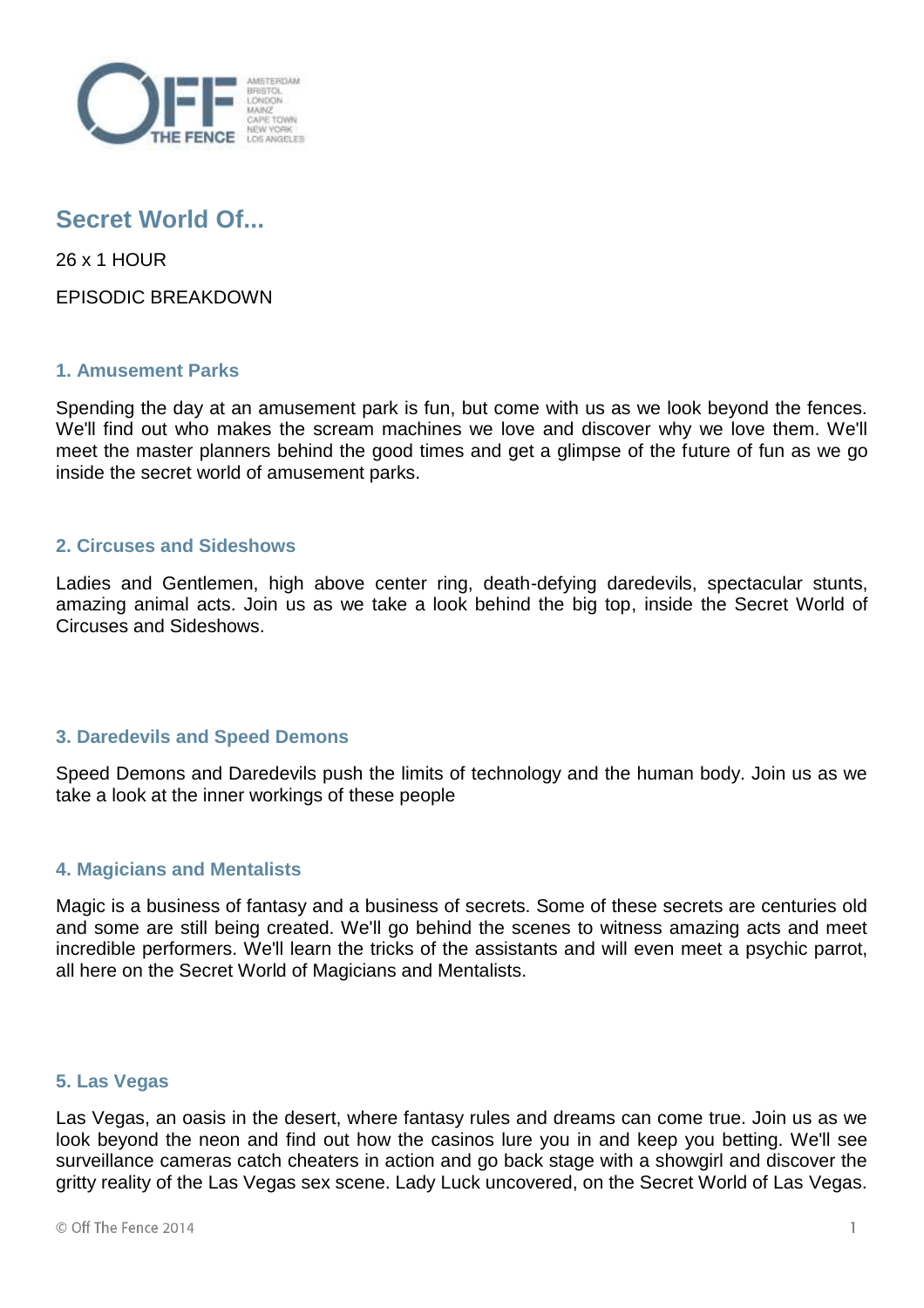#### **6. Pro Wrestling**

Professional wrestling can be described as a soap opera of combat. Come with us for a rare glimpse into the lives and minds of the warriors, the trainers, the promoters, the fans and all the participants who make war a weekly spectacle of mass consumption. There are no punches pulled and no holds barred in the Secret World of Professional Wrestling.

## **7. Rodeos**

Meet the fearless rodeo athletes and the animals who challenge them. For the spectator, it's a couple of action packed hours of entertainment. For the cowboy, it takes raw courage and exceptional athletic ability to survive the rodeo lifestyle. We'll step into the arena with a charging bull and uncover the tricks to riding a bucking bronco. We'll give you the dirt and reveal the true cowboy spirit on the Secret World of Rodeos.

## **8. Supermodels**

Supermodels, the newest breed of celebrity who define our ideals of beauty. We'll find out how these cover girls got their start and meet the people who create the look. We'll go backstage at a high profile fashion show and reveal the private lives of these flawless beauties. We'll discover the naked truth here on the Secret World of Supermodels.

#### **9. Miami**

Miami, one part United States and two parts everywhere else. From South Beach to Little Havana, Miami is a complex tapestry of people and cultures with a spicy blend of languages, where overstatement is an understatement. Join us as we probe the secrets of the nightclubs, ride along with the peace-keepers and get dressed with a special breed of entertainer, all here on the Secret World of Miami.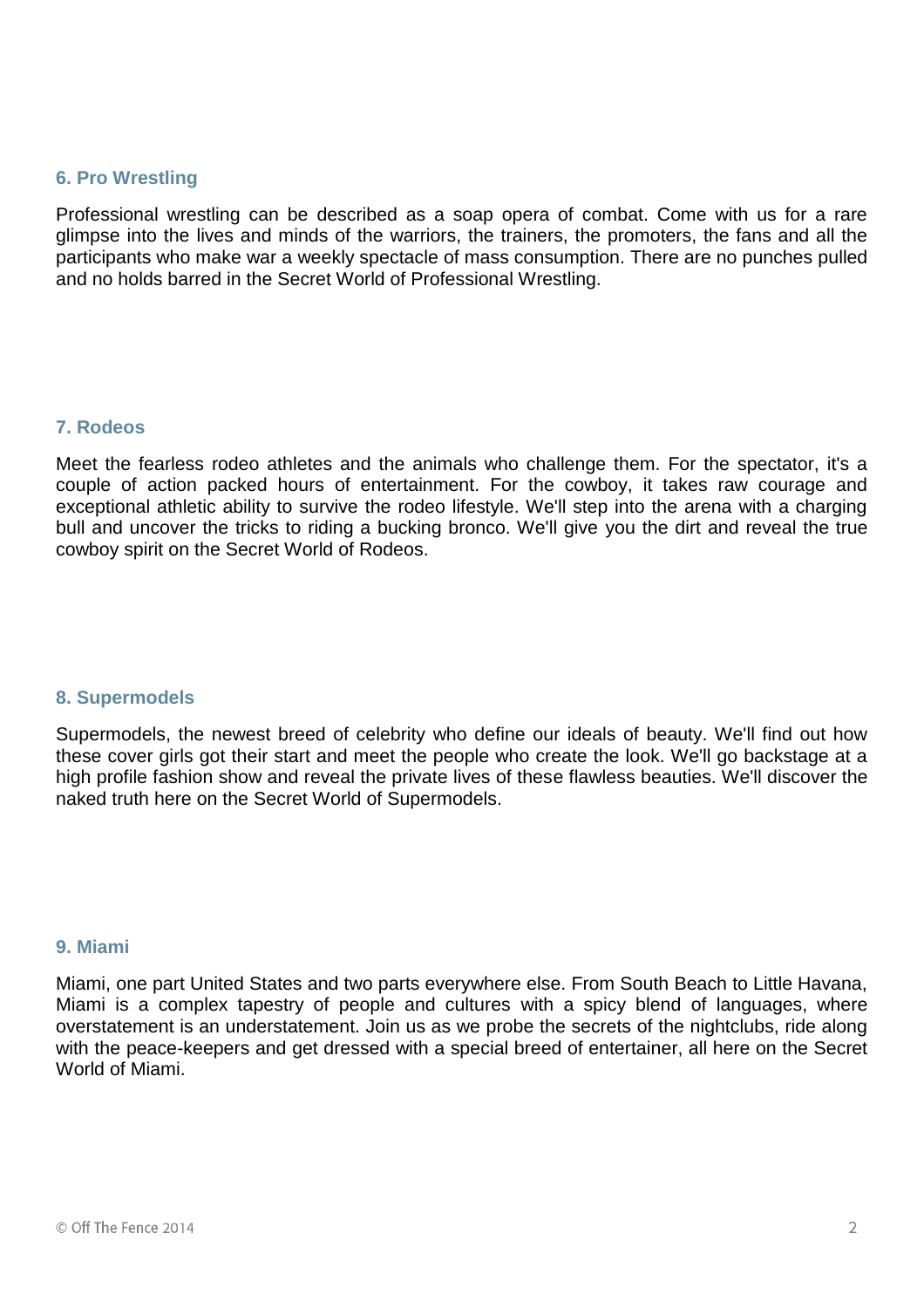#### **10. Airports**

Every minute of the day, all over the world, people are arriving at the airport for many different purposes. Business travellers, students seeing the world for the first time, families separating or re-uniting - air travel has brought the world closer together. We'll go underground and learn about the baggage system and we'll meet the border patrol and uncover the scams, all here on the Secret World of Airports.

## **11. Megastructures**

Megastructures, equal parts technology, innovation and imagination, express strength, durability, and man's everpresent struggle to control his environment. Join us as we soar through the secrets of skyscrapers and dig deep into the earth in pursuit of the ultimate tunnel. We'll go behind the scenes with the bridge builders and meet the purveyors of a fantastic new future right here on the Secret World of Megastructures.

## **12. Cars**

The car is a way of life. For millions of people it's a potent symbol of independence and excitement. The car gives us power, mobility and freedom, as well as congestion and frustration. Over a lifetime the average driver spends three and a half years behind the wheel. Join us and we'll take you on an incredible journey inside the Secret World of Cars.

## **13. Beauty Pageants**

Beauty Pageants, where little girls fantasies come true and the world's standard of female perfection is established. Come with us for a revealing look into the dressing rooms, the rehearsal halls and the back stage area to find out just how contenders are made, how shows are produced and how a title holder's year is celebrated. Take a perfect, graceful glide into the Secret World of Beauty Pageants.

## **14. Multiple Births**

Twins, triplets, quads and more. We're fascinated by their strange similarities and their rarity in a world filled with single children. Here we will witness a multiple birth and see how parents cope with the days after delivery, and the sleepless nights once their babies come home. Together we will spend some time in the fast lane of fertility as we explore the Secret World of Multiple Births.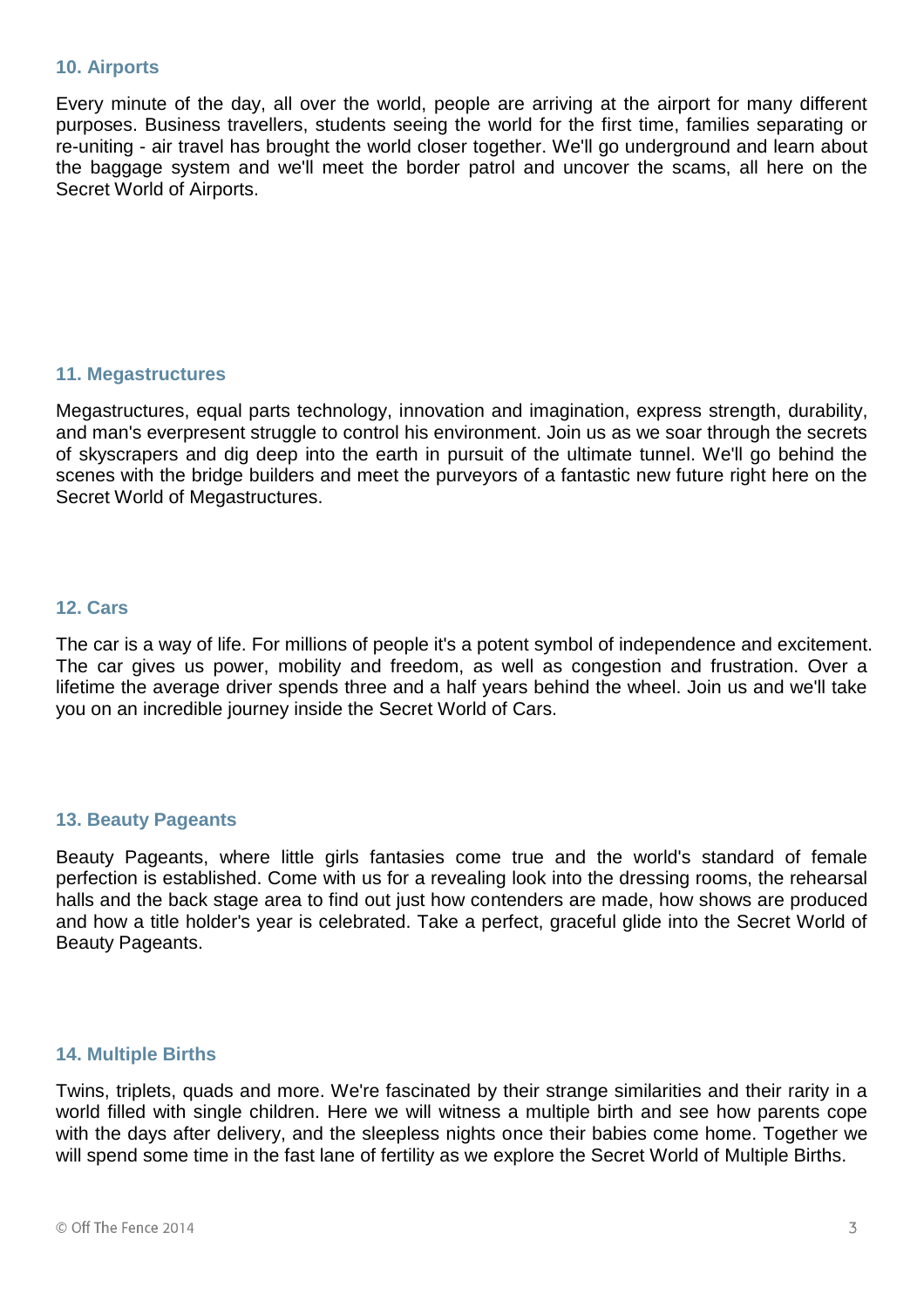## **15. Cruise Ships**

Cruise Ships, the floating resorts that promise to take their guests to paradise and leave reality back on the shore. But cruising isn't all fun and frolic and here we investigate the issues that arise on-board including over worked crew, crime and scandals like the illegal dumping of oil at sea that one cruiseline practiced. Join us as we reveal all in the Secret World of Cruise Ships.

## **16. Toys**

Toys are magical and captivate children all over the world. From the fantasies of children to the opportunities of adults, toys continue to propel the imagination and generate serious fun for everyone. But toys are more than just fun, toys are a serious business and everybody wants to get into the game. It's the hard work of grown-ups that keeps us playing. Join us here as we bring you the Secret World of Toys.

## **17. Rio**

Rio de Janeiro, a city famous for its annual carnival blow-out and worshipped for its beaches, bikinis and beautiful women. Rio is the intoxicating South American city that seduces the soul and liberates the spirit but it is also a city of contrasts with a stark division existing between social classes. While some of Rio's residents live along the beaches, over half live in much poorer areas throughout the city. It's all about the people and the passion here on the Secret World of Rio.

## **18. Sitcoms**

Sitcoms, a nightly retreat for many, a place where the coffee pot is always full and everybody knows your name. But the business of comedy is no joke and a whole lot of blood, sweat and food goes into bringing our cherished night time friends and neighbours to life. Before a show can find it's place with the viewers, or in the ratings, it goes through a long and complicated process. Here we go behind the scenes and bring you the Secret World of Sitcoms.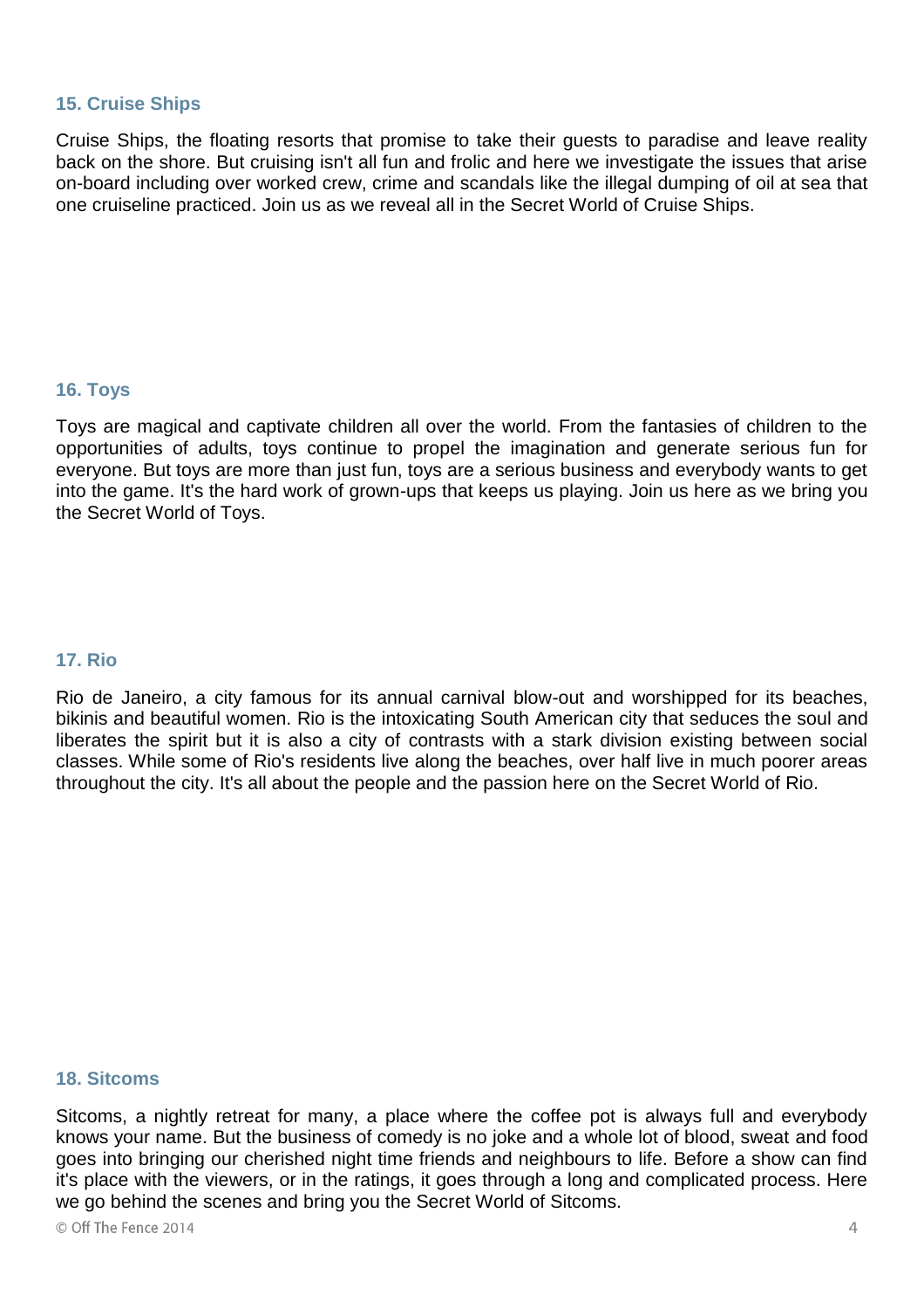## **19. Stock Cars**

Stock car racing is a dynamic union of man and machine, from life on the road during the Winston Cup Series, to the dreams of local Saturday night dirt tracks. It guarantees bumper-to-bumper thrills, non-stop action and modern day heroes. We'll discover what keeps this machine humming, the fans flocking and the sponsorships flowing. Start your engines as we go roaring into the Secret World of Stock Cars.

## **20. Monster Trucks**

Monster Trucks, the mighty giants of motor sport racing that guarantee action, air and adrenaline with every performance. From sold out arenas to local fairgrounds, we'll discover why size really does matter, what it takes to get behind the wheel, and how danger lurks around every turn as we go flipping, smashing and flying into the Secret World of Monster Trucks.

## **21. Ballroom Dancing**

Ballroom Dancing is a world of fierce competition masked by glamour - gleaming hardwood floors, glittering chandeliers and graceful couples whirling in perfectly synchronized movement. We'll go behind the scenes to the sweat behind the spotlight, we'll see the high cost of competing and the heavy toll of training. Find out what separates the champions from the amateurs as we tango through the Secret World of Ballroom Dancing.

## **22. Gambling**

Las Vegas, the heart of the gambling empire, where casino lights and dropping coins seduce millions of gamblers every year and now there are more ways to gamble than ever. Las Vegas still holds the undisputed title as the number one gaming hot spot as more than thirty million people make their pilgrimage to this gaming mecca every year. Get ready to place your bets here on the Secret World of Gambling.